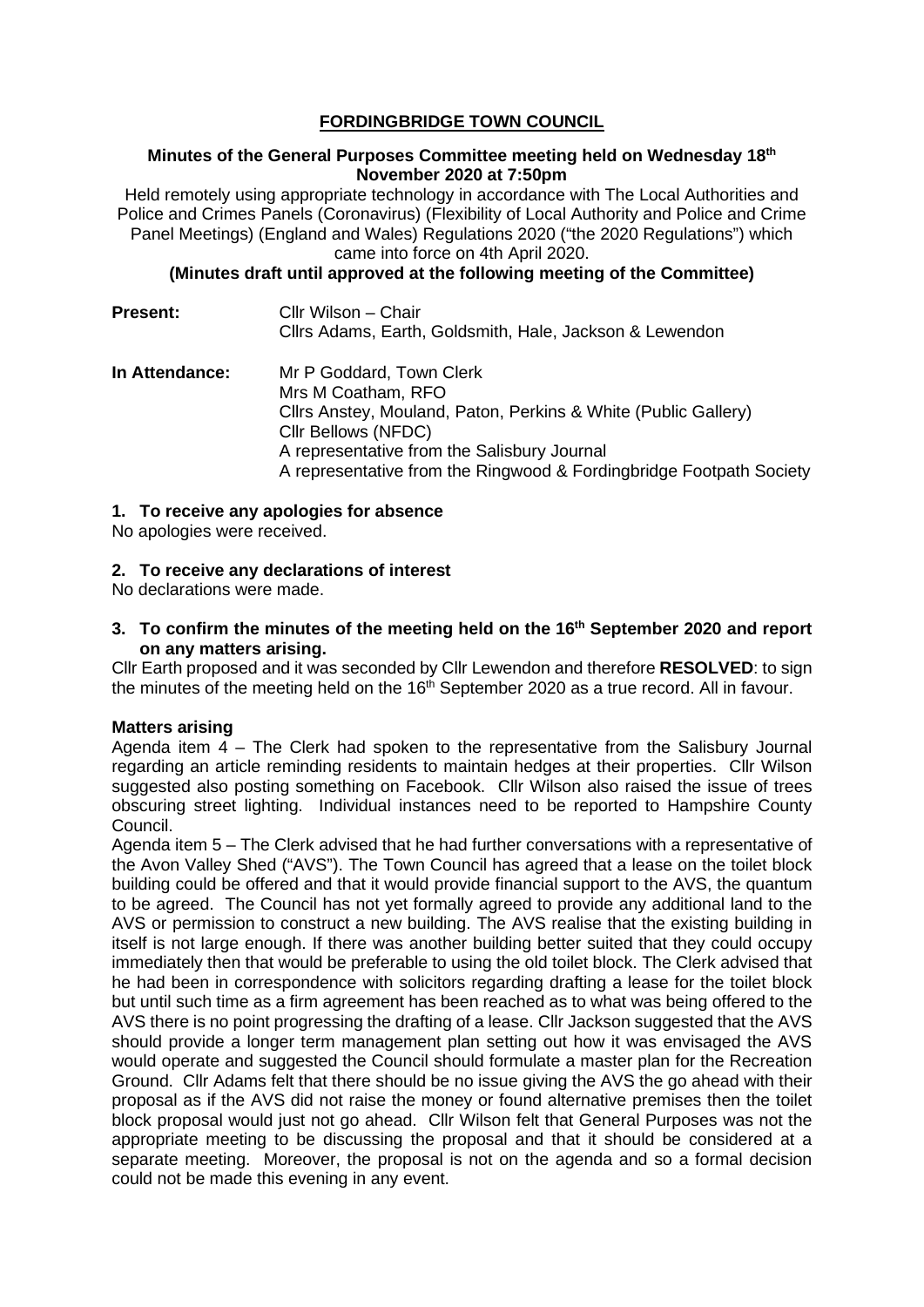# **4. To receive any matters raised by members of the public**

No matters were raised.

#### **5. To report on any matters concerning St Marys Closed Churchyard and Stuckton Road Cemetery**

• To consider refusing the burial of Cremated Remains in a new Grave Space

Cllr Lewendon made the distinction between utilising a grave space for cremated remains purely to have a headstone and grave spaces that contained both buried and cremated remains, and with regard to the latter whether the order of burial had a bearing. Cllr Lewendon suggested that if cremated remains could be moved then if necessary following a subsequent burial then cremated remains could be moved from a cremation space to that burial space. Cllr Adams disagreed and suggested that if cremated remains were buried in a box, then the box would deteriorate in the ground and it would not be possible to move the cremated remains. He suggested that looking at extending the cemetery would be a better option, particularly considering how emotive this issue is. He added that the NFDC could provisionally purchase land adjacent to the cemetery. Cllr Wilson suggested that this option should be raised with the NFDC. Cllr Wilson suggested deferring a decision on restricting the burial of cremated remains until the possible extension had been explored further. The Clerk advised that the Council was looking at cemetery software that would assist in terms of information management and mapping, particularly if the cemetery was going to be extended. The cost has not currently been included in 2021/2022 budget but it may be that charges for the cemetery were reviewed in order to meet the potential cost of the software.

#### **6. Matters relating to the Town Hall**

The Clerk reported that Sheering Bettle were meeting heritage Advisory Limited at the Town Hall tomorrow with a view to Heritage Advisory Limited producing a heritage statement in relation to the proposed work at the Town Hall. Cllr Adams expressed reservations regarding the proposed work and felt reducing the capacity of the main hall was retrograde step, particularly considering the increase in residents with the new developments. Cllr Wilson felt that the increase in residents may also give rise to an increase in Town Council staff and that making the hall a registry office should also be considered.

# **7. To report on any matters relating to the Information Office**

Noting to report.

# **8. To report any matters concerning footpaths**

• Jobs for Lengthsman  $-11<sup>th</sup>$  December 2020

The representative from the Ringwood & Fordingbridge Footpath Society ("RFFS") advised that the Avon Valley Path notice board had been erected at the church and looks very good. There may be an official inauguration for the board. The water meadows south of the church have had some work done but more is required. The signage there is inadequate but Hampshire County Council ("HCC") are working on it. On the path to Bickton there are a number of small bridges that are rotting and dangerous. This also applies to the big bridge going into Bictkon – These have been reported to HCC. The representative had spoken at general council about the mitigation strategy and whether there was scope for more footpaths linking amenity land. The SANG in Whitsbury Road is being very well used. The representative's other issue was not in Fordingbridge but at Breamore (which is well frequented by Fordingbridge residents) where there is now nowhere to park, so potentially new footpaths through the proposed Burgate developments to Breamore would be useful. Edward Heron at HCC is looking into this. Cllr Jackson suggested that, in the context of the Neighbourhood Plan, he should have further discussions regarding footpaths with the representative. The representative also raised the issue of Riverside Place, where the public have a right to walk but where residents were discouraging use of the area. She referred to the siting of the Grade 2 Augustus John statue near the great bridge, which brings people in